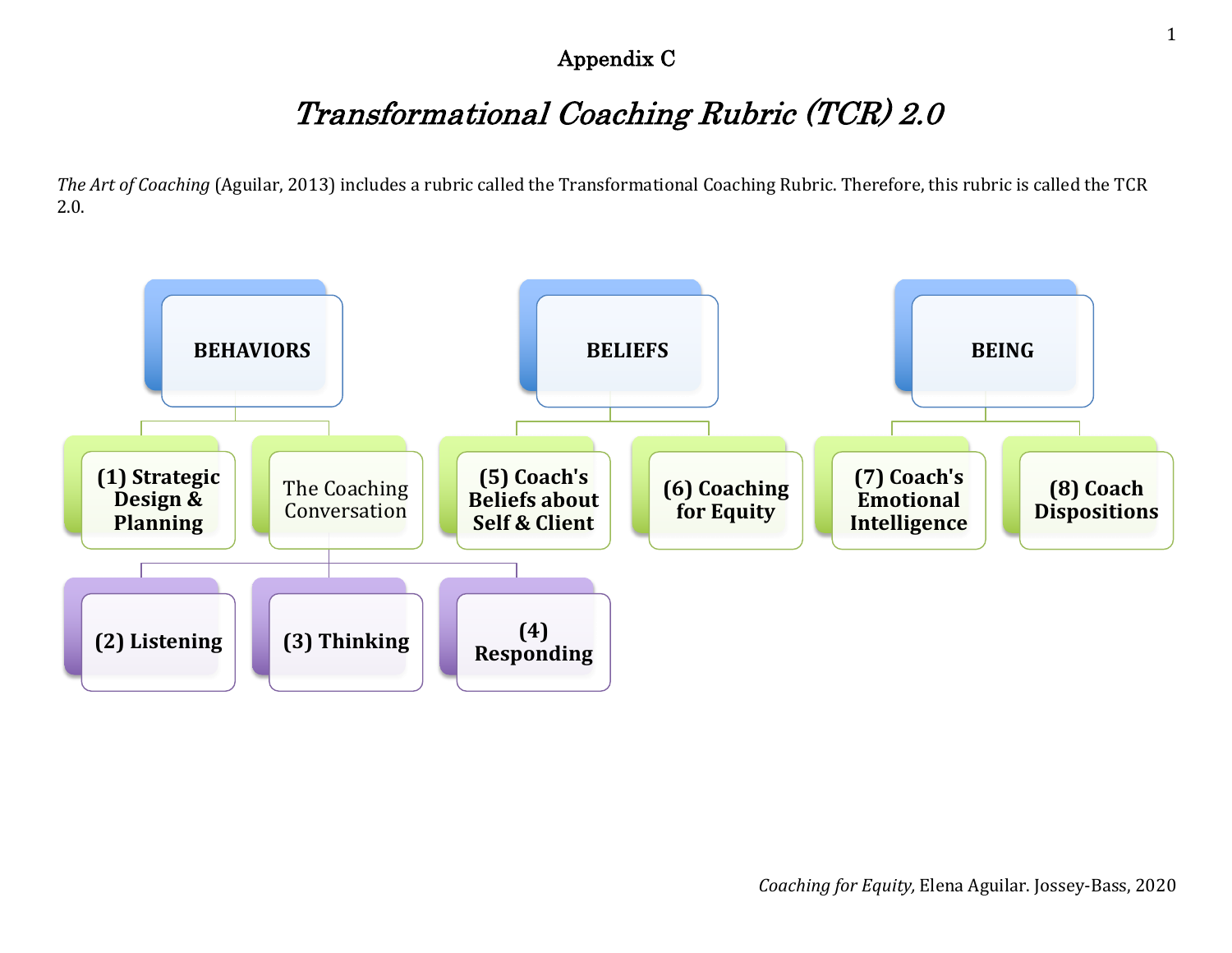# **Domain 1: Strategic Design and Planning**

| <b>Indicator</b>        |                                                                   | Foundational                                                                                          | <b>Intermediate</b>                                                                                                                 | <b>Advanced</b>                                                                                                                                                                                                                               |
|-------------------------|-------------------------------------------------------------------|-------------------------------------------------------------------------------------------------------|-------------------------------------------------------------------------------------------------------------------------------------|-----------------------------------------------------------------------------------------------------------------------------------------------------------------------------------------------------------------------------------------------|
| a.                      | <b>Conversation Planning</b>                                      | May occasionally plan for a coaching<br>conversation.                                                 | Writes up plans for coaching<br>conversations.                                                                                      | Plans for coaching conversations using<br>multiple planning tools.                                                                                                                                                                            |
| <b>Work Plans</b><br>b. |                                                                   | May create work plans for some clients<br>but does not engage in a rigorous goal-<br>setting process. | Creates work plans based on SMARTE<br>goals.                                                                                        | Plans conversations in support of work<br>plans.<br>Work plans align to school and/or<br>district vision and larger context.                                                                                                                  |
| $\mathbf{c}$ .          | Zone of Proximal<br>Development (ZPD) &<br><b>Gradual Release</b> | Understands the concept of a ZPD as it<br>relates to coaching and its importance.                     | Attempts to work within client's ZPD<br>but cannot yet articulate a plan for<br>gradual release.                                    | Intentionally scaffolds learning for<br>clients and can articulate decision-<br>making to gradually release<br>responsibility to client.                                                                                                      |
| Use of Data<br>d.       |                                                                   | Uses some data to inform coaching.                                                                    | Uses various forms of data to inform<br>work plan and coaching sessions.<br>Engages client in gathering data to<br>inform coaching. | Engages client in analyzing and<br>responding to data (student work,<br>surveys, test scores, and so on).<br>Reflects on all conversations and uses<br>reflection to inform subsequent<br>coaching.                                           |
| e.                      | Feedback on Coaching                                              | Invites feedback from client and<br>welcomes survey/anonymous<br>feedback.                            | Uses feedback from client to adjust<br>coaching practice.<br>Practices in advance of coaching<br>sessions with prompting.           | Gathers direct feedback and feels able<br>to gather indirect feedback in a number<br>of ways; uses feedback as a learning<br>opportunity.<br>Practices some coaching sessions in<br>advance and can identify those that<br>must be practiced. |
| f.                      | Sense of Impact                                                   | Is unsure of the impact of coaching on<br>client; questions whether coaching is<br>doing anything.    | Points to some evidence of the impact<br>of coaching, but impact may feel<br>haphazard and unpredictable.                           | Knows how to gather evidence to<br>indicate the impact of coaching and can<br>present a variety of data to prove<br>positive impact.                                                                                                          |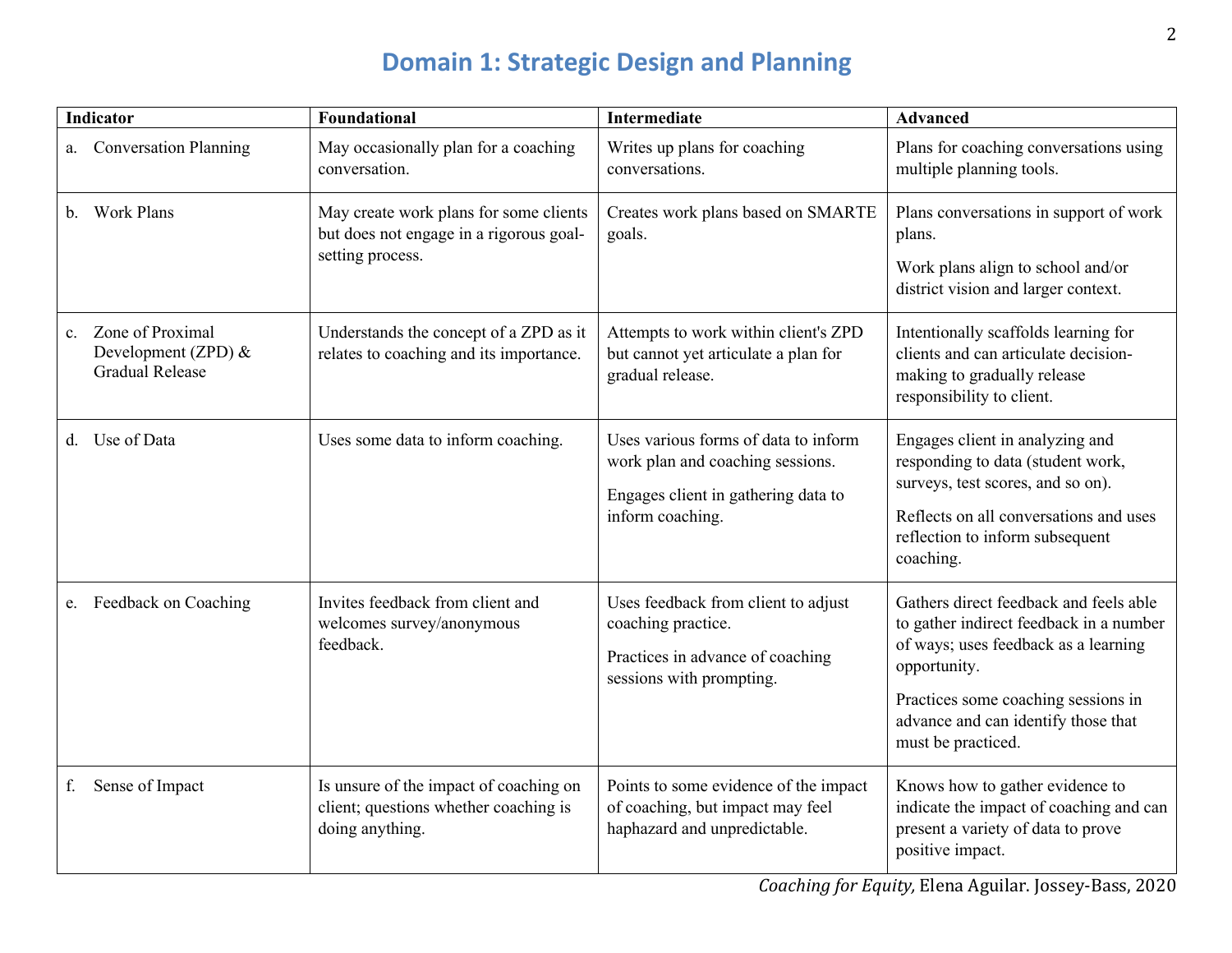# **Domain 2: Listening**

| <b>Indicator</b>                 | Foundational                                                                                       | Intermediate                                                                                                                                     | Advanced                                                                                                                                                                           |
|----------------------------------|----------------------------------------------------------------------------------------------------|--------------------------------------------------------------------------------------------------------------------------------------------------|------------------------------------------------------------------------------------------------------------------------------------------------------------------------------------|
| <b>Active Listening</b><br>a.    | Occasionally uses active listening;<br>feels somewhat comfortable using it.                        | Uses active listening during the first<br>10 minutes of the conversation.                                                                        | Uses active listening throughout to<br>identify high-leverage access points to<br>deepen the conversation.                                                                         |
| Use of Silence<br>b.             |                                                                                                    | Allows for pauses in the conversation.<br>Speaks for less than a third of the<br>conversation.                                                   | Holds silence comfortably.                                                                                                                                                         |
| Listening to Own Listening<br>c. | In the moment, may be unaware that<br>their listening is wavering; may be<br>aware afterward.      | Often notices when their listening<br>wavers and is able to redirect self.<br>In reflection, aware of how they listen,<br>their mental journeys. | Listens deeply for extended periods.<br>In refection, aware of how they listen,<br>their mental journeys, and the impact<br>their listening has on the client and<br>conversation. |
| <b>Client's Nonverbals</b><br>d. | Pays attention to client's nonverbal<br>cues as evidences by reflection after<br>the conversation. | Pays attention to client's nonverbal cues as evidenced by decisions during the<br>conversation.                                                  |                                                                                                                                                                                    |
| Coach's Nonverbals<br>e.         | Is aware of own nonverbal cues as well<br>as tone of voice, pitch, pace, and<br>volume.            | Regulates own nonverbal cues as well<br>as tone, pitch, pace, and volume.                                                                        | Uses own nonverbal cues as well as<br>tone, pitch, pace, and volume to deepen<br>trust, facilitate learning, and strengthen<br>the coaching process.                               |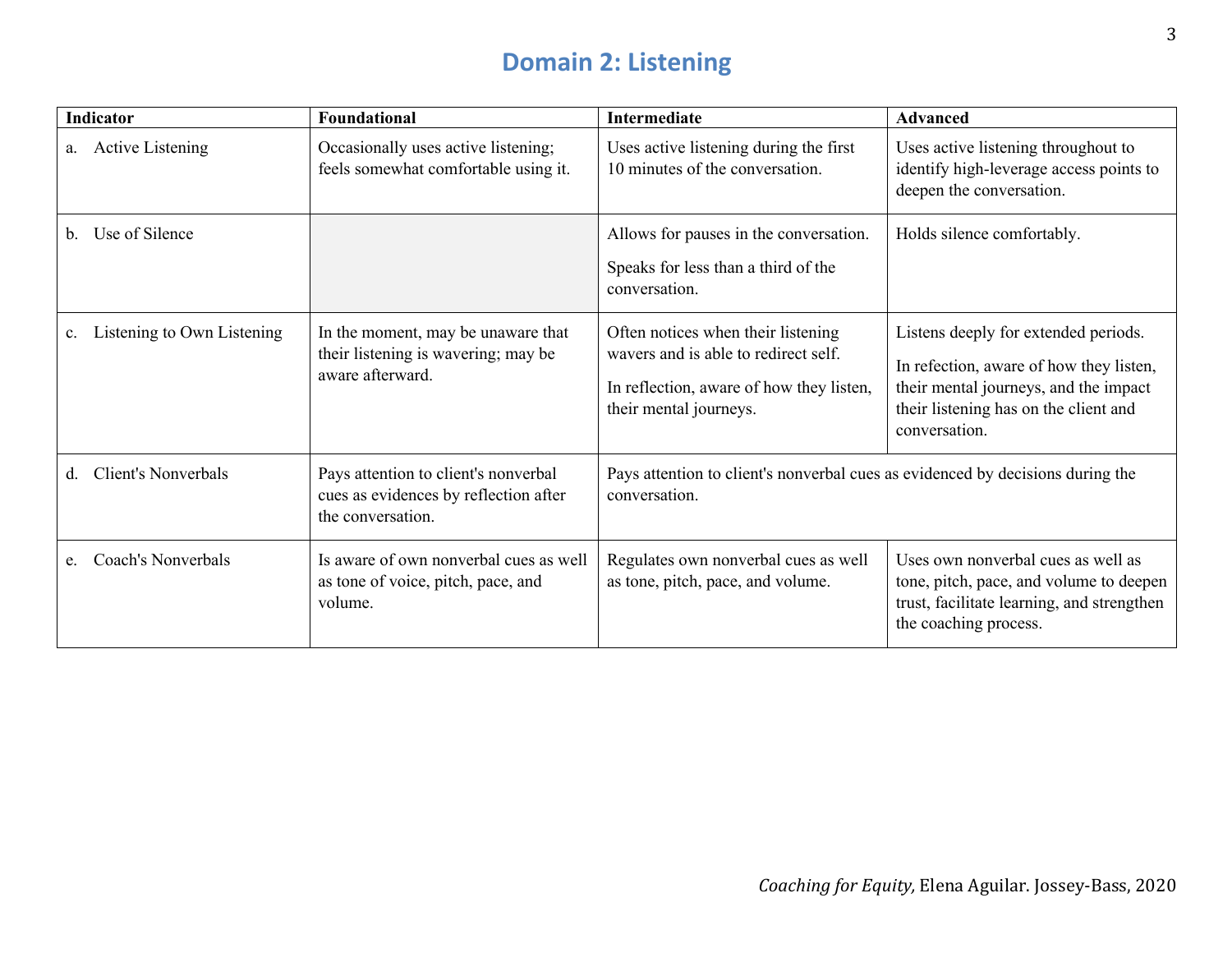#### **Domain 3: Thinking**

| <b>Foundational</b>                                                                                                 | <b>Intermediate</b>                                                                                                                      | <b>Advanced</b>                                                                                                                                                                                                                                                                                        |
|---------------------------------------------------------------------------------------------------------------------|------------------------------------------------------------------------------------------------------------------------------------------|--------------------------------------------------------------------------------------------------------------------------------------------------------------------------------------------------------------------------------------------------------------------------------------------------------|
|                                                                                                                     | Frameworks evident in planning,<br>but less obvious in the conversation itself.                                                          | Frameworks clearly evident in the conversation,<br>and used spontaneously and adaptively.                                                                                                                                                                                                              |
| Mind the Gap. Approaches problems of change as<br>problems of learning.<br>Is grounded in a developmental approach. | Ladder of Inference. Used during the planning<br>process.                                                                                | Ladder of Inference. Used spontaneously during<br>coaching.                                                                                                                                                                                                                                            |
| <b>Spheres of Influence</b>                                                                                         | <b>Coaching Lenses</b><br>Adult Learning (awareness)<br>$\bullet$<br>Inquiry<br>Compassion<br>Emotional Intelligence (awareness)         | <b>Coaching Lenses</b><br>Adult Learning (strategic use)<br>Emotional Intelligence (strategic use).<br>$\bullet$<br>Seeks to cultivate client's emotional<br>intelligence.<br><b>Change Management</b><br>$\bullet$<br><b>Systems Thinking</b><br>$\bullet$<br><b>Systemic Oppression</b><br>$\bullet$ |
| <b>Strength-Based Coaching. Recognizes client's</b><br>strengths and cultivates client's awareness of those.        | <b>Strength-Based Coaching.</b> Uses client's strengths<br>as a way to explore areas for growth.<br><b>Personality Types (awareness)</b> | <b>Personality Types</b> (strategic use)                                                                                                                                                                                                                                                               |

Coach develops skill in a range of frameworks to analyze the client's practice and plan a strategic approach to meet the client's explicit goals and implicit learning needs.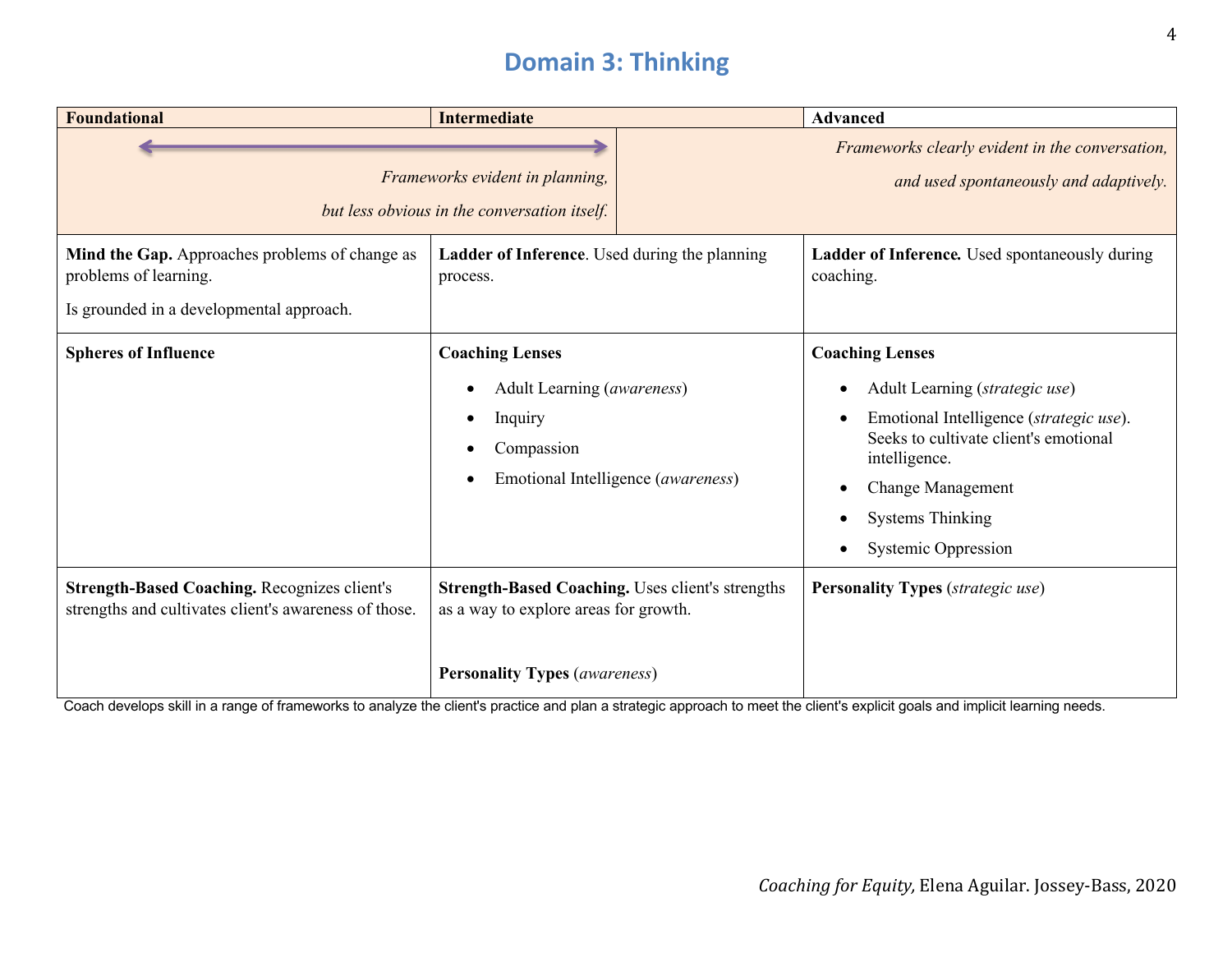# **Domain 4: Responding**

|    | <b>Indicator</b>               | <b>Foundational</b>                                                                                            | <b>Intermediate</b>                                                                                                                                                                                                                           | <b>Advanced</b>                                                                                                                                                         |
|----|--------------------------------|----------------------------------------------------------------------------------------------------------------|-----------------------------------------------------------------------------------------------------------------------------------------------------------------------------------------------------------------------------------------------|-------------------------------------------------------------------------------------------------------------------------------------------------------------------------|
| a. | Coach's Role vis-à-vis Client  | May belief their role is to facilitate<br>learning at some points and direct it at<br>others.                  | Believes they have the greatest impact<br>when they facilitate, rather than direct,<br>learning.                                                                                                                                              | Maintains a facilitative approach as<br>much as possible and strategically<br>directs client to maximize learning.                                                      |
| b. | Varied Approaches              | Uses a variety of coaching stems.                                                                              | Moves between the different coaching<br>stances.                                                                                                                                                                                              | Moves intentionally between the<br>different coaching stances.                                                                                                          |
| c. | <b>Coaching Stances</b>        | Comfortably uses supportive and<br>cathartic stances.                                                          | Uses the cathartic, supportive, and<br>catalytic stances.                                                                                                                                                                                     | Is comfortable and confident using the<br>confrontational stance.<br>Is intentional and selective about when<br>and why to use prescriptive and<br>informative stances. |
|    | d. Fluency in Coaching         | May experience conversations as<br>unpredictable and sometimes<br>uncomfortable.                               | Articulates their thinking and rationale<br>during a conversation that leads them<br>in a particular coaching direction.                                                                                                                      | Identifies every decision in a coaching<br>conversation and explains their<br>reasoning for making that decision.                                                       |
| e. | <b>Facilitative Activities</b> | Supports client to identify needs, then<br>access resources and build<br>relationships to address those needs. | Uses a range of facilitative activities:<br>Role-playing<br>Videotaping<br>Surveys<br>$\bullet$<br>Metaphorical thinking<br>Visualization & guided<br>imagery<br>Writing & storytelling<br>Positive self-talk<br>Visual & artistic activities | Uses a diverse repertoire of facilitative<br>and directive coaching activities<br>strategically and spontaneously, even<br>when not planned in advance.                 |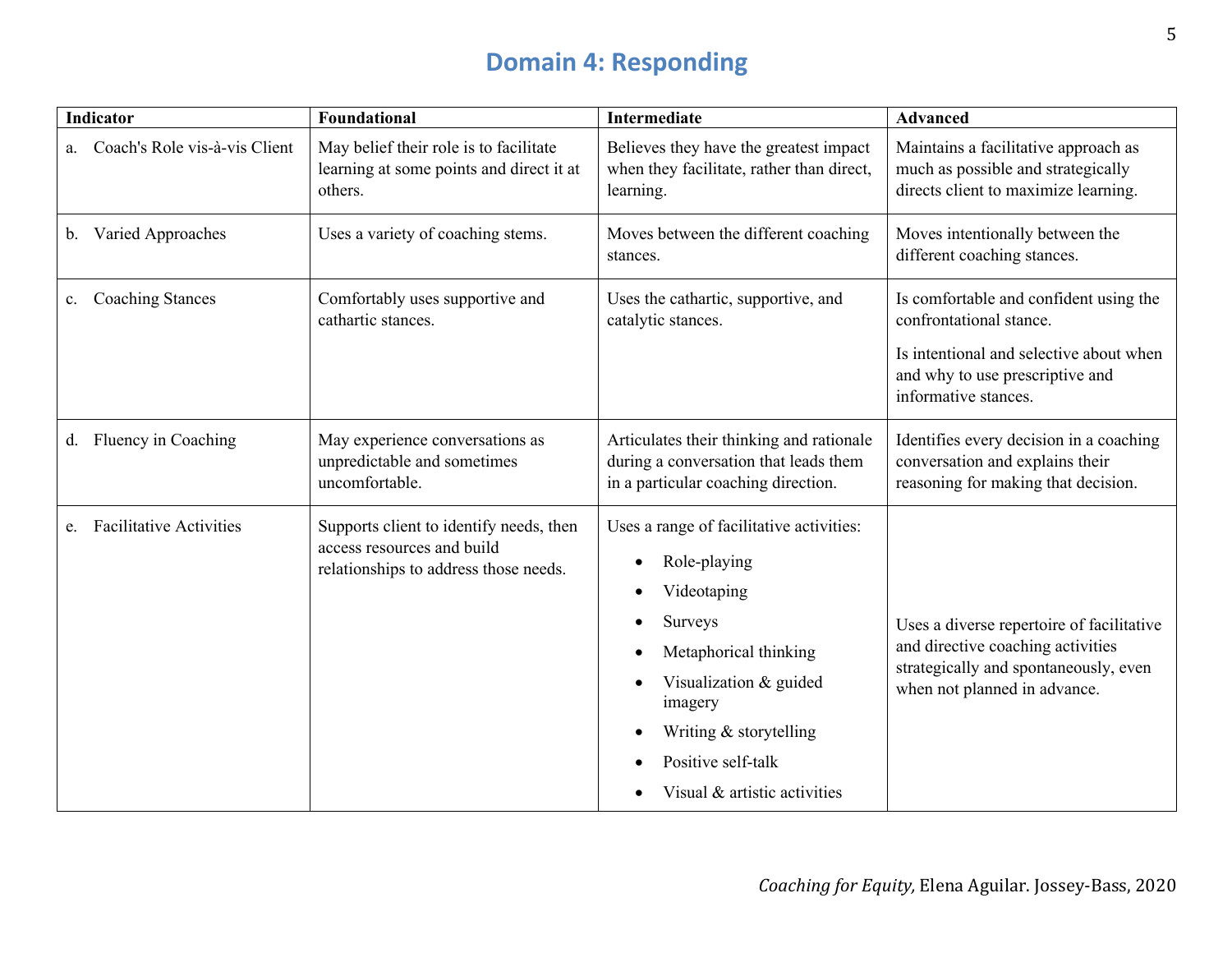| Directive Activities | Plans for a limited range of coaching                                   | Uses a range of directive activities: |
|----------------------|-------------------------------------------------------------------------|---------------------------------------|
|                      | activities but may not successfully<br>integrate them into the coaching | Observation tools                     |
|                      | conversation or does so in a very                                       | Giving feedback                       |
|                      | directive manner (e.g., leading the co-<br>planning process).           | Modeling                              |
|                      |                                                                         | Elbow teaching                        |
|                      |                                                                         | Co-planning                           |
|                      |                                                                         | Real-time coaching<br>$\bullet$       |
|                      |                                                                         | Field trips                           |
|                      |                                                                         | Shared reading                        |
|                      |                                                                         | Looking at data                       |

6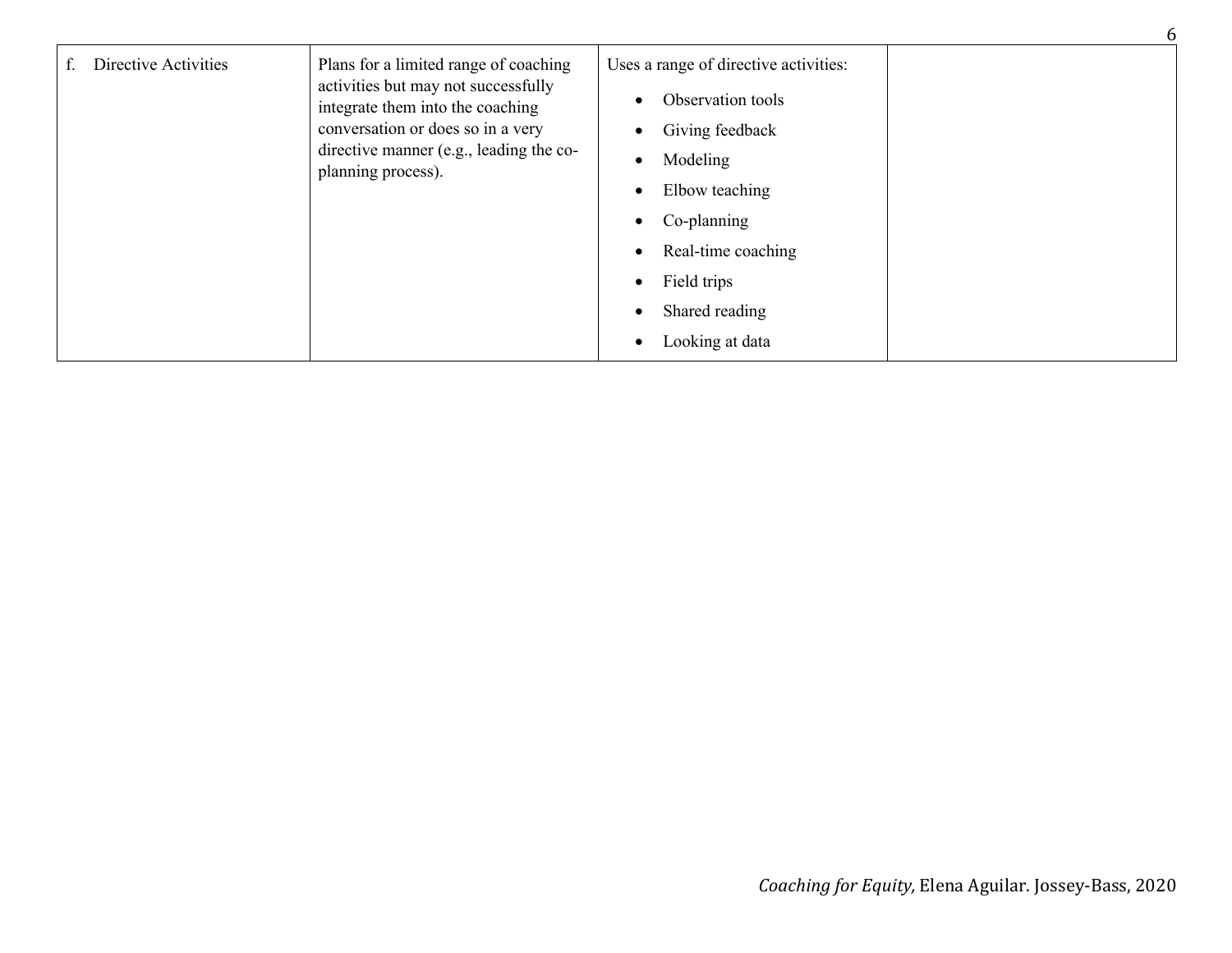#### **Domain 5: Coach's Beliefs About Self and Client**

| <b>Indicator</b>                            | Foundational                                                                  | <b>Intermediate</b>                                                                                                                                               | Advanced                                                                                                                       |
|---------------------------------------------|-------------------------------------------------------------------------------|-------------------------------------------------------------------------------------------------------------------------------------------------------------------|--------------------------------------------------------------------------------------------------------------------------------|
| Coaching from Vision<br>a.                  | Names core values and how they<br>impact coaching work and<br>relationships.  | Has a coaching mission or vision<br>statement that may guide their work.                                                                                          | Points to evidence in every<br>conversation of being anchored in their<br>coaching manifesto, vision, or mission<br>statement. |
| Power of Conversation<br>b.                 | Believes that every conversation<br>counts.                                   | Believes that listening is the core<br>practice of a transformational coach.                                                                                      | Every conversation results in client<br>feeling empowered and able to do<br>something new or different.                        |
| Own Role in the Impact of<br>c.<br>Coaching | Believes that who they are and how<br>they show up in a conversation matters. | Believes that their presence and way of<br>being is the essential element in a<br>coaching conversation.                                                          | Uses their way of being to positively<br>impact the conversation.                                                              |
| <b>Client's Core Values</b><br>d.           | Is aware of client's core values.                                             | Uses awareness of client's core values to enroll client in the work and in a<br>conversation.                                                                     |                                                                                                                                |
| Fixed vs. Growth Mindset<br>e.              | Knows the distinction between fixed<br>and growth mindset.                    | Identifies a client's fixed mindsets and<br>has some tools for addressing them.                                                                                   | Is aware of client's mindsets—fixed or<br>growth-and can facilitate the<br>development of a growth mindset.                    |
| <b>Adult Learning Principles</b><br>f.      | Believes that <i>all</i> adults can learn given<br>the right conditions.      | Identifies the presence or absence of<br>conditions that foster adult learning.<br>Believes that learning is sometimes<br>messy, unpredictable, and inconsistent. | Creates the conditions that foster adult<br>learning.                                                                          |
| School Transformation<br>g.                 | Believes that transformational change<br>in schools is necessary.             | Believes that transformational change<br>in schools is possible.                                                                                                  | Consistently conveys hope and<br>possibility.                                                                                  |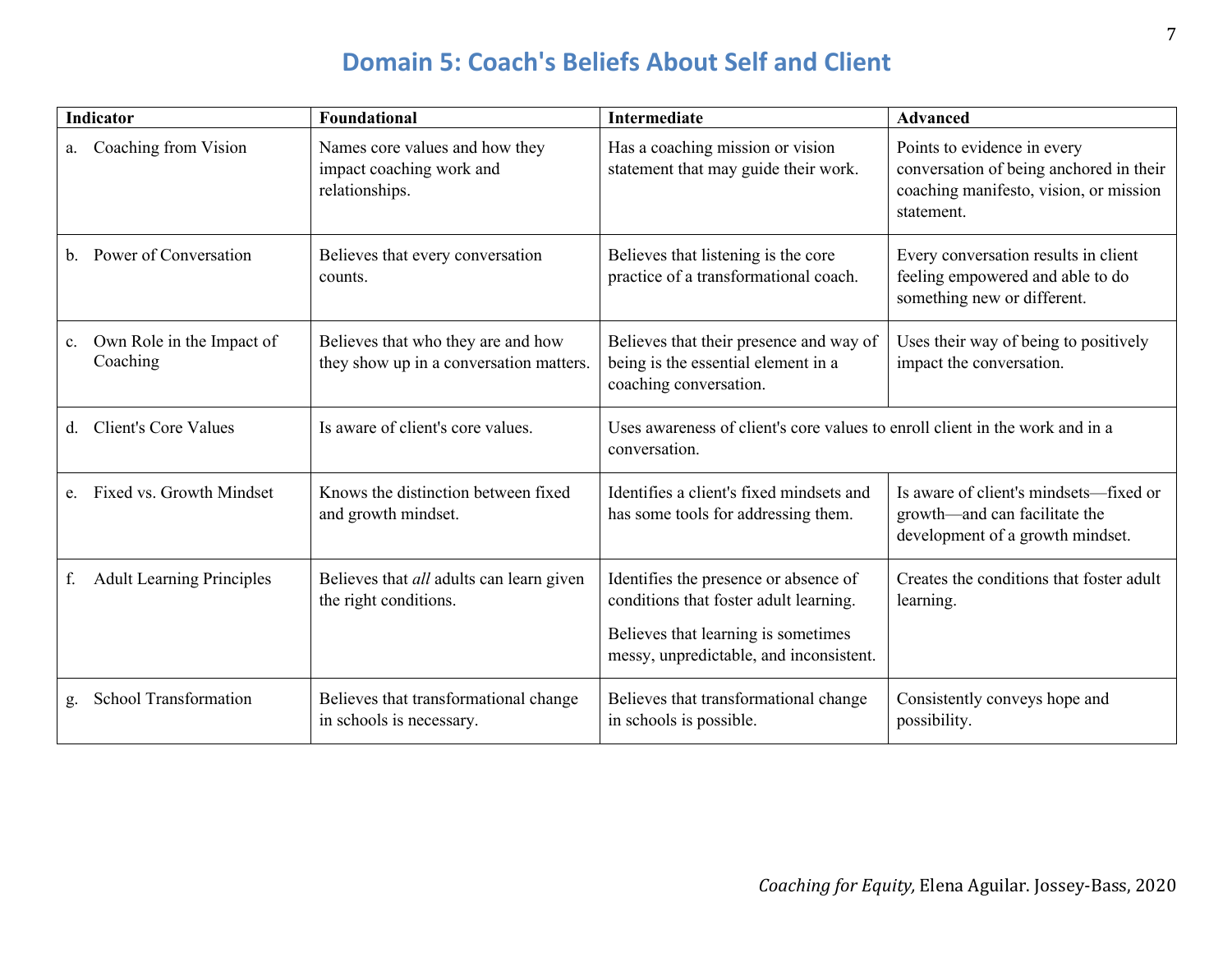# **Domain 6: Coaching for Equity**

|                | <b>Indicator</b>                                           | Foundational                                                                                                                                                                                                               | <b>Intermediate</b>                                                                                                                                                                                                                                                                                                                                                                             | <b>Advanced</b>                                                                                                                                                                                                                                                                                                                                                          |
|----------------|------------------------------------------------------------|----------------------------------------------------------------------------------------------------------------------------------------------------------------------------------------------------------------------------|-------------------------------------------------------------------------------------------------------------------------------------------------------------------------------------------------------------------------------------------------------------------------------------------------------------------------------------------------------------------------------------------------|--------------------------------------------------------------------------------------------------------------------------------------------------------------------------------------------------------------------------------------------------------------------------------------------------------------------------------------------------------------------------|
| a.             | Identifying and Shifting<br><b>Limiting Beliefs</b>        | Notices when a client is expressing a<br>biased belief.                                                                                                                                                                    | Takes action to explore and shift a<br>client's biased beliefs; some strategies<br>are effective while others are not.                                                                                                                                                                                                                                                                          | Quickly recognizes when a client is<br>harboring a biased belief can make<br>decisions about when $&$ how to do so.                                                                                                                                                                                                                                                      |
|                |                                                            |                                                                                                                                                                                                                            |                                                                                                                                                                                                                                                                                                                                                                                                 | Persistently and effectively unpacks<br>biased beliefs across the course of a<br>coaching relationship using a range of<br>strategies.                                                                                                                                                                                                                                   |
| $\mathbf{b}$ . | Coach's Socio-Political<br>Consciousness                   | Is aware of historical and<br>contemporary systems of oppression.<br>Is aware of own identity development,<br>privilege, internalized oppression, and<br>conscious/unconscious bias.<br>Recognizes power dynamics at play. | Is aware of how historical systems of<br>oppression (including white<br>supremacy, patriarchy and capitalism)<br>manifest in schools, classrooms, and<br>the behaviors of educators.<br>Has some strategies to maneuver<br>through power dynamics.<br>Believes that in order to interrupt<br>inequities, they must continuously<br>engage in their own learning about<br>systems of oppression. | Conversations and coaching actions<br>lead to the disruption of inequitable<br>practices and systems.<br>Recognizes high leverage entry points<br>to interrupt inequities.<br>Is aware that even with a heightened<br>socio-political consciousness, coach<br>may still have biases; recognizes that<br>coaching for equity is an opportunity<br>for continued learning. |
| c.             | Fostering Others' Socio-<br><b>Political Consciousness</b> |                                                                                                                                                                                                                            | Guides client to increased awareness<br>about systemic oppression, including<br>about white supremacy, patriarchy and<br>capitalism.<br>Has some strategies to help client<br>become aware of their identity<br>development, privilege, internalized<br>oppression, and conscious/unconscious<br>bias.                                                                                          | Guides client to increased awareness<br>about how historical systems of<br>oppression manifest in schools,<br>classrooms, and educators' behaviors.<br>Guides client to interrupt the power<br>dynamics in a classroom and school<br>that uphold systemic oppression.<br>Inspires clients to continuously reflect<br>on their biases.                                    |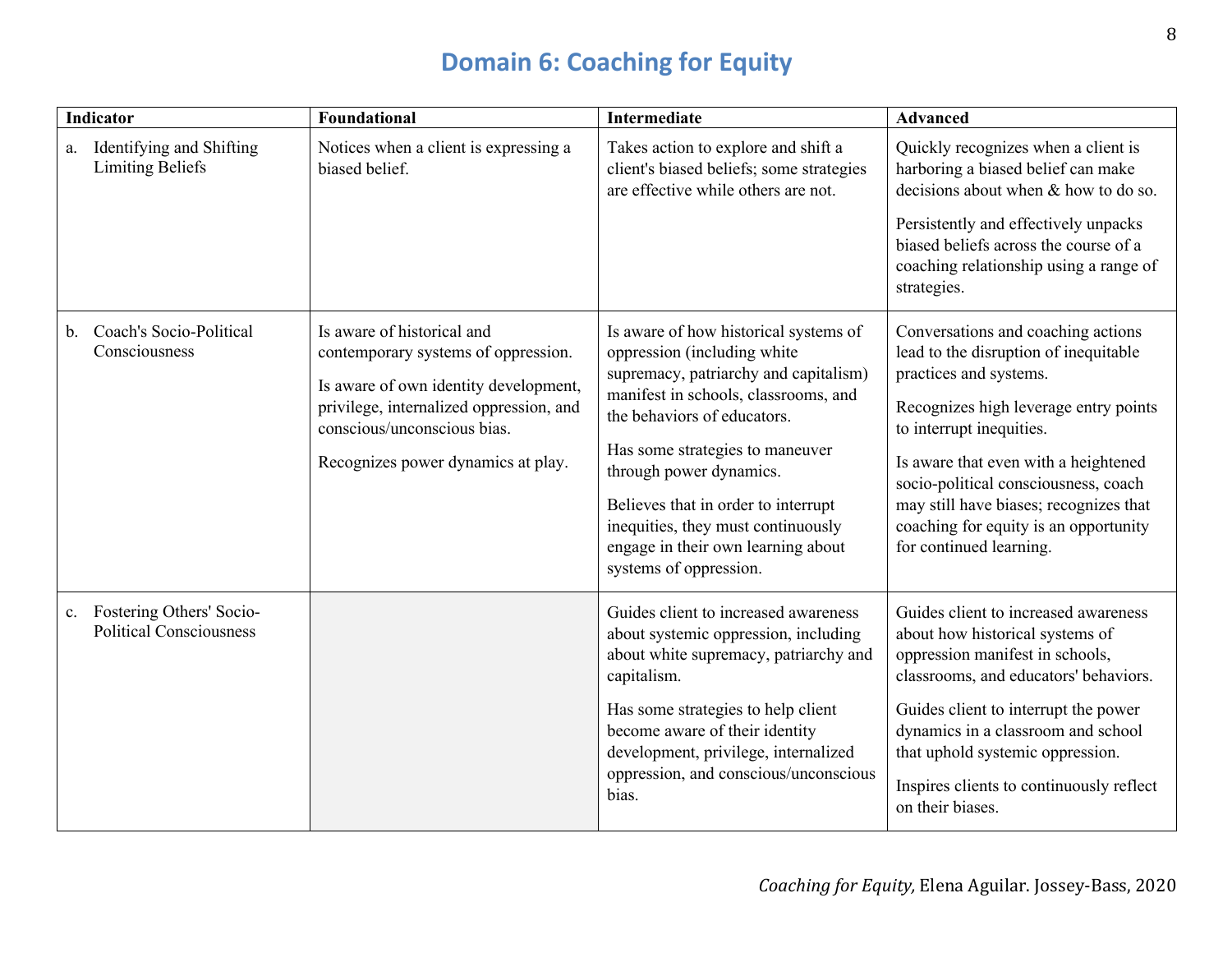|    |                                                                   |                                                                                                                                                                            | Guides client to recognize power<br>dynamics at play in a classroom and<br>school.                                                                                                                                                                                                                                                          | Understands the role that empathy<br>plays in interrupting inequities and<br>cultivates empathy in clients.                                                                                                                                                                                                                                                                                                   |
|----|-------------------------------------------------------------------|----------------------------------------------------------------------------------------------------------------------------------------------------------------------------|---------------------------------------------------------------------------------------------------------------------------------------------------------------------------------------------------------------------------------------------------------------------------------------------------------------------------------------------|---------------------------------------------------------------------------------------------------------------------------------------------------------------------------------------------------------------------------------------------------------------------------------------------------------------------------------------------------------------------------------------------------------------|
| d. | <b>Cultural Competence</b>                                        | May struggle with coaching clients<br>across lines of difference.                                                                                                          | Effectively coach some clients across<br>lines of difference.                                                                                                                                                                                                                                                                               | Perceives & adapts coaching to<br>communication styles that differ across<br>identity markers.<br>Demonstrates the ability to effectively<br>coach across differences including<br>race, ethnicity, gender, class, sexual<br>orientation, age, and language.                                                                                                                                                  |
| e. | Coaching for Systems Change                                       | Believes their role is to interrupt<br>systemic oppression in schools.<br>Recognizes the power dynamics at play<br>in an institution that uphold systems of<br>oppression. | Has some strategies to address systems<br>and structures that perpetuate<br>oppression.<br>Maintains commitment to interrupting<br>inequities and oppressive systems and<br>to creating schools that serve every<br>child, every day.<br>Recognizes the power dynamics at play<br>in a system and has some strategies to<br>navigate those. | Builds trusting relationships with a<br>wide variety of educators within a<br>system to collaborate on interrupting<br>inequities.<br>Uses coaching strategies to engage in<br>productive conversations with<br>colleagues and supervisors across the<br>system.<br>Navigates power dynamics in a system.<br>Identifies high leverage entry points for<br>change in systems, structures, and<br>institutions. |
| f. | Coach's Emotional<br>Intelligence (when addressing<br>inequities) | May be triggered by a client's beliefs.<br>May or may not be aware of the role<br>that systemic oppression has played in<br>their emotional experiences as an<br>educator. | Has some strategies to respond to the<br>ways that inequities affect their<br>emotions.                                                                                                                                                                                                                                                     | Effectively uses a variety of strategies<br>to respond to own emotions while<br>coaching for equity; use of these<br>strategies allows coach to effectively<br>interrupt inequities.<br>Has conversations about equity without<br>judging the client and with compassion<br>for the client, while also<br>communicating an expectation that the<br>client can change.                                         |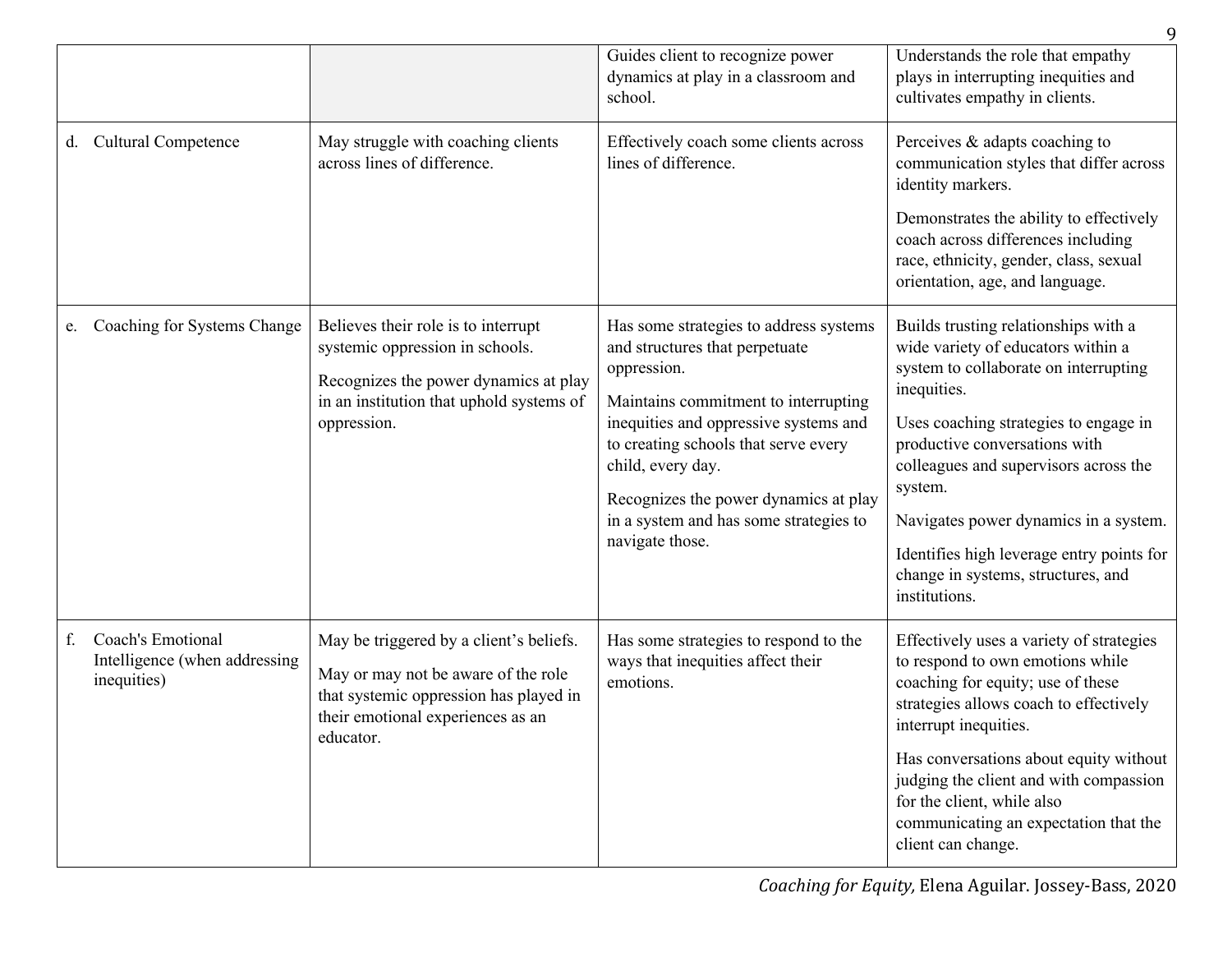# **Domain 7: Coach's Emotional Intelligence**

| <b>Indicator</b>                     | Foundational                                                                                                                                                                                             | <b>Intermediate</b>                                                                                                                              | <b>Advanced</b>                                                                                                                                                                                                                                                                                              |
|--------------------------------------|----------------------------------------------------------------------------------------------------------------------------------------------------------------------------------------------------------|--------------------------------------------------------------------------------------------------------------------------------------------------|--------------------------------------------------------------------------------------------------------------------------------------------------------------------------------------------------------------------------------------------------------------------------------------------------------------|
| Self-Awareness<br>а.                 | Notices some emotions, particularly<br>upon reflection.                                                                                                                                                  | Is aware of a range of emotions in the<br>moment.                                                                                                | Notices emotions in the moment and,<br>upon reflection, has insight into them.                                                                                                                                                                                                                               |
|                                      | May be triggered occasionally.<br>May feel defensive about some<br>feedback received.<br>May take things personally.                                                                                     | Is aware of triggers, understands their<br>origins, and manages them.<br>Generally accepting of feedback but<br>may not know what to do with it. | Is rarely triggered.<br>Is grateful for any and all feedback<br>from clients; doesn't need feedback in<br>order to feel affirmed.                                                                                                                                                                            |
| Self-Management<br>b.                | Has some strategies to manage their<br>own emotions when coaching is<br>challenging.<br>Sets intentions before coaching<br>sessions.                                                                     | Manages their own emotions.<br>Apologizes and takes responsibility for<br>how they show up with a client.                                        | Often appears calm and grounded.<br>Sets intentions before coaching and<br>reflects on them afterward.<br>Feels confident and able to coach<br>anyone; finds great joy and satisfaction<br>in coaching.                                                                                                      |
| Social Awareness<br>$c_{\cdot}$      | Is aware of how their emotions impact<br>clients.                                                                                                                                                        | Accesses positive emotions in<br>themselves to positively impact clients.                                                                        | Identifies coaching moves that create a<br>safe learning environment for clients.<br>Has empathy for clients.                                                                                                                                                                                                |
| <b>Relationship Management</b><br>d. | Has some strategies for building trust,<br>but doesn't consistently build trust.<br>Trust-building is not intentional and is<br>contingent upon relationship dynamics,<br>personalities, and conditions. | Intentionally builds trust with most<br>clients.<br>Rebuilds trust when it is broken or<br>weak.                                                 | Readily and easily builds trust with<br>almost any client.<br>Feels confident and able to coach<br>anyone; finds great joy and satisfaction<br>in coaching.<br>Recognizes when client needs to<br>release emotions in order to fully<br>engage and has strategies to<br>confidently facilitate that release. |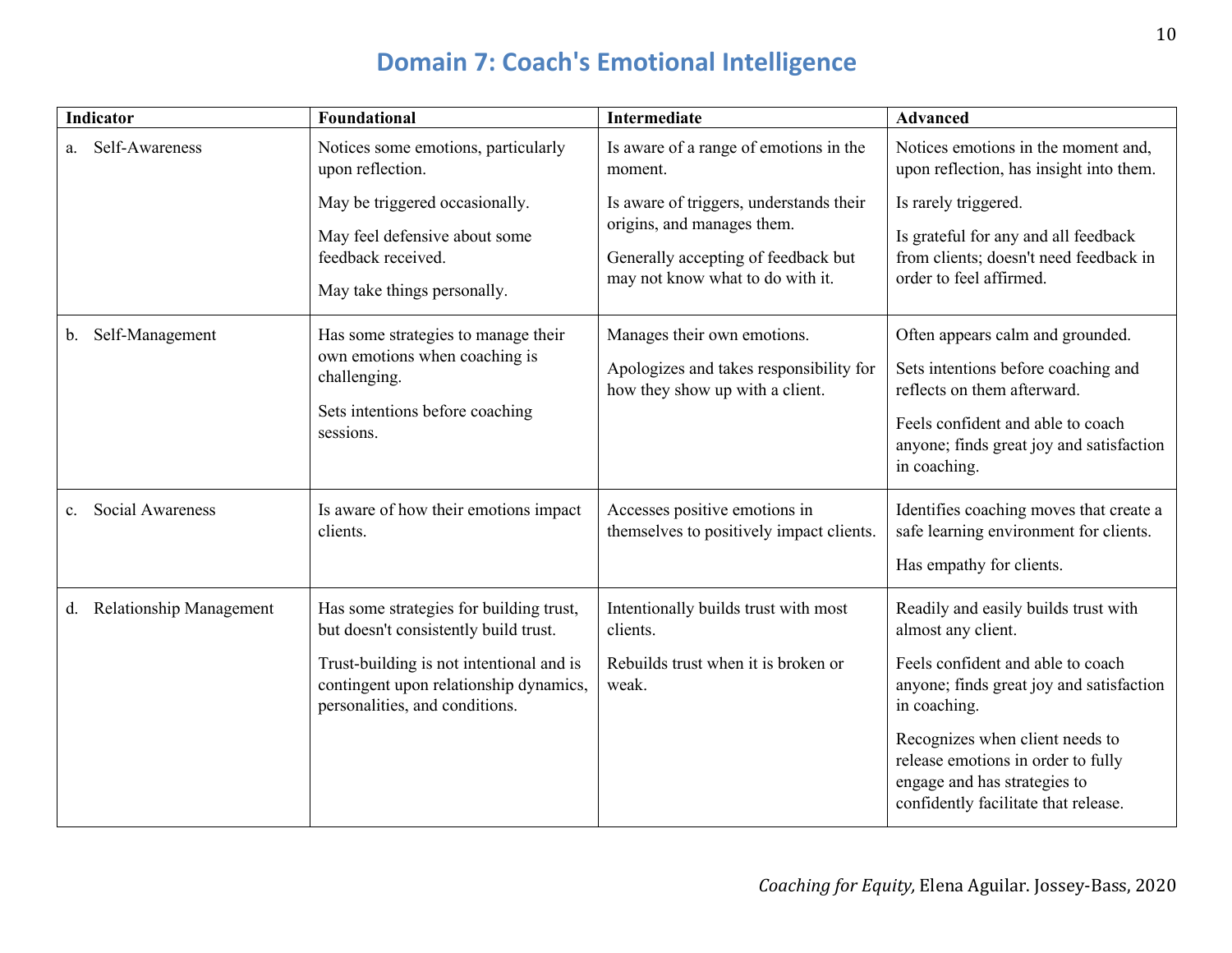| <b>Cultivating Emotional</b><br>e.<br>Resilience | Understands what emotional resilience<br>is and why it's important to<br>intentionally cultivate it in educators. | Has strategies to cultivate emotional<br>resilience in others; uses these<br>strategies when a client is struggling. | Finds opportunities in every<br>conversation to cultivate resilience. |
|--------------------------------------------------|-------------------------------------------------------------------------------------------------------------------|----------------------------------------------------------------------------------------------------------------------|-----------------------------------------------------------------------|
|--------------------------------------------------|-------------------------------------------------------------------------------------------------------------------|----------------------------------------------------------------------------------------------------------------------|-----------------------------------------------------------------------|

# **Domain 8: Coach's Dispositions**

| <b>Indicator</b>              | Foundational                                                                                    | <b>Intermediate</b>                                                                       | <b>Advanced</b>                                                                                                                                                                                                                                                                                                                           |
|-------------------------------|-------------------------------------------------------------------------------------------------|-------------------------------------------------------------------------------------------|-------------------------------------------------------------------------------------------------------------------------------------------------------------------------------------------------------------------------------------------------------------------------------------------------------------------------------------------|
| Compassion<br>a.              | Has compassion for those they find<br>easy to relate to.                                        | Has compassion for all within their<br>immediate circle.                                  | Demonstrates unwavering compassion<br>and positive regard for all.                                                                                                                                                                                                                                                                        |
| Curiosity<br>b.               | Is genuinely curious.                                                                           | Is firmly grounded in an inquiry stance<br>and is constantly curious.                     | Is insatiably curious about others, what<br>is possible, and one's self. Is hopeful<br>about what is possible.                                                                                                                                                                                                                            |
| Trust in the Coaching Process | Often feels impatient. Questions<br>whether coaching can actually have an<br>impact on someone. | Manages impatience.<br>Recognizes the many factors that play<br>a role in transformation. | Remembers that there may be times<br>when we don't see evidence of change<br>in a conversation, but that doesn't mean<br>that change won't happen. Is open to<br>possibility and refrains from acting on<br>urgency in an unproductive way.<br>Understands that we might lay seeds of<br>transformation that sprout in another<br>season. |
| Humility & Mutuality<br>d.    | May feel they can only be effective<br>with certain people.                                     | Feels moderately effective with most<br>people and may have preferences.                  | Is aware of and appreciates the<br>reciprocal nature of learning and the<br>potential for their own improvement<br>through the process.                                                                                                                                                                                                   |